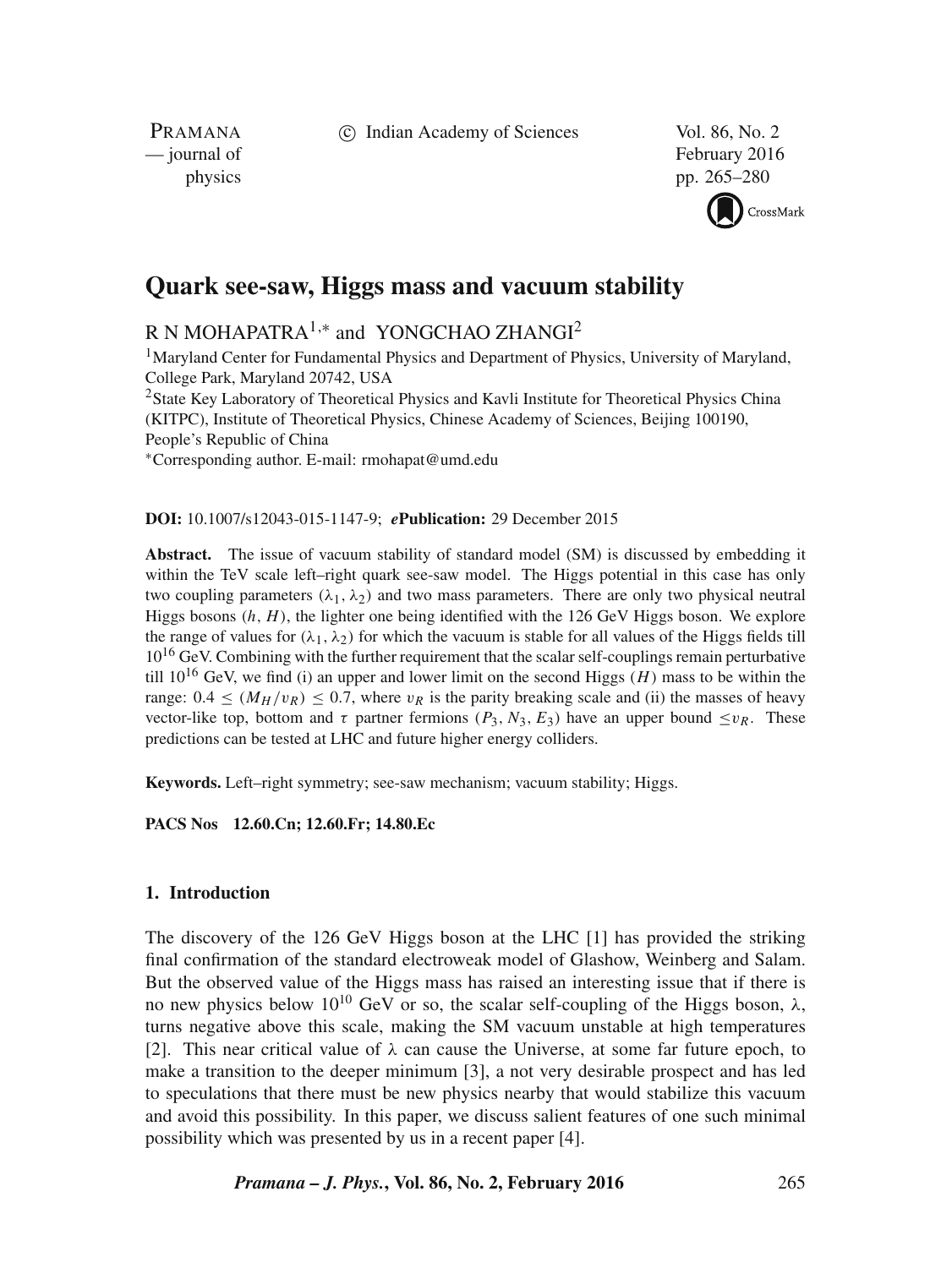We consider an extension of the Standard Model where quark and charged lepton masses arise from a generalized see-saw mechanism (we call it quark see-saw or universal see-saw) [5], via the introduction of a new set of TeV or higher mass vector-like SM singlet fermions, that provide the see-saw 'counterweight'. A natural setting for the universal see-saw is not the Standard Model but one with an extended gauge sector based on the gauge group  $G_{LR} \equiv SU(2)_L \times SU(2)_R \times U(1)_{B-L}$  with parity symmetry [6]. Symmetry breaking in this model is implemented by two Higgs doublets – one, a doublet under  $SU(2)_L$  and a second one which is a doublet under  $SU(2)_R$ . This set-up prevents direct Yukawa couplings between the left and right chiral SM quarks, making quark seesaw an essential element of the model. The left–right quark see-saw model (denoted here by SLRM) has the advantage that it has a particularly simple Higgs sector, i.e., only one extra right-handed doublet Higgs boson beyond the SM Higgs field. It is therefore different from many multi-Higgs extension of SM discussed in the literature. After symmetry breaking, the model has only two neutral Higgs fields, one of which can be identified with the SM Higgs field (the 126 GeV Higgs boson). This model has the additional advantage that it also provides a solution to the strong CP problem without an axion [7] and for a low right-handed scale  $(<100 \text{ TeV})$ , protects [8] this solution from possible large Planck scale effects [9].

As the model is based on the gauge group  $G_{LR} \equiv SU(2)_L \times SU(2)_R \times U(1)_{B-L}$ with parity symmetry, the Higgs potential of the model has only one extra scalar coupling parameter compared to SM. The parity symmetry is assumed to be softly broken by the mass terms of the Higgs doublets, so that parity is a technically 'natural' symmetry [10]. As noted, this model has only two physical neutral Higgs fields and no extra charged ones. We denote the two Higgs self-scalar couplings by  $(\lambda_1, \lambda_2)$  and analyse the renormalization group evolution of these couplings to address the stability of the ground state of the theory that breaks the full gauge symmetry down to  $U(1)_{\text{em}}$ . We find a stable vacuum and a perturbative theory all the way upto  $10^{16}$  GeV, which therefore presents a solution to the vacuum stability problem.

As far as the masses of the heavy vector-like fermions go, in principle, the masses of all but the top partner fermion field could be large but in this paper, we consider both the right-handed scale and all the vector-like fermion masse to be in the TeV range in analysing the vacuum stability issue. This makes the model amenable to experimental tests at the Large Hadron Collider [10a].

We find that the solution to the stability problem of SM vacuum, puts a lower limit on the mass of second neutral Higgs boson of the model. The requirement that the scalar self-couplings do not 'blow up' till the GUT scale of  $10^{16}$  GeV, imposes an upper bound on the second Higgs mass. Combining these we get,  $0.4 < (M_H/v_R) < 0.7$ , where  $v_R$  is the parity breaking scale. A second consequence of vacuum stability requirement is that the masses of heavy vector-like top, bottom and  $\tau$  partner fermion ( $P_3$ ,  $N_3$ ,  $E_3$ ) have an upper bound, i.e.  $M_{P_3,N_3,E_3}^{\max} \leq v_R$ . We then discuss some aspects of the heavy and light Higgs boson phenomenology in the model. We find an interesting relation between the heavy Higgs boson decay modes and hh, WW, ZZ which is characteristic of the model and may be used to test it.

This paper is organized as follows: in §2, we present the basic ingredients of the model including the scalar potential and the neutral Higgs masses in the unitary gauge; in §3, we present the renormalization group equations for different couplings of the model; in §4,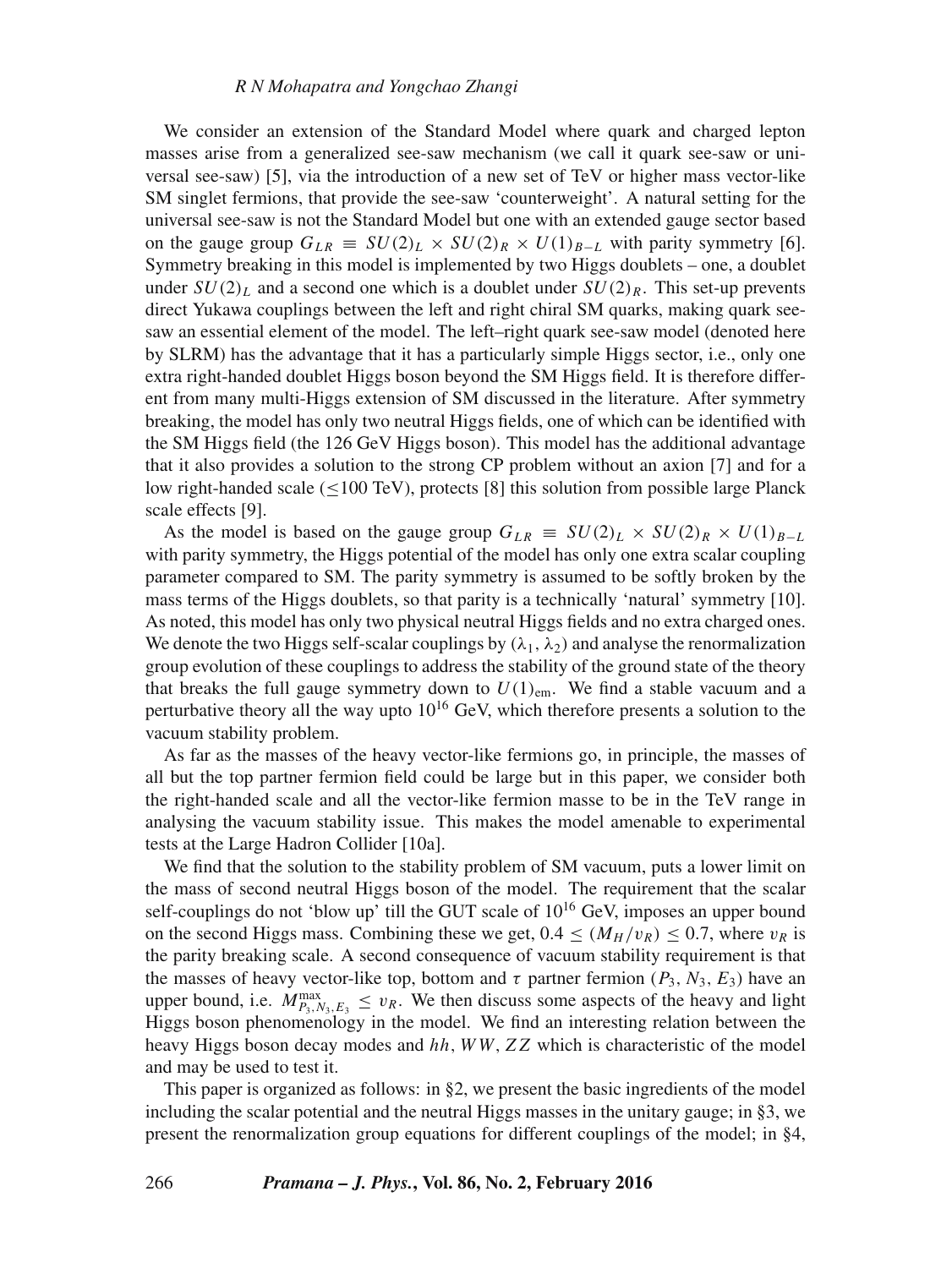we present the phenomenology of the heavy Higgs field including its production at LHC and its decay modes. In §5, we give some comments on the neutrino mass profiles in our model. We summarize our results in §6.

## **2. Left–right see-saw model (SLRM)**

#### 2.1 *Particle assignment*

As this model is a TeV scale embedding of SM in the left–right model with quark and charged lepton see-saw [5], the SM fermions plus the right-handed neutrinos are assigned to doublets of the left- and right-handed *SU*(2)s, according to their chirality as in standard left–right models. We add four kinds of vector-like fermions  $(P, N, E, \mathcal{N})$ , one set per generation, to our model to generate fermion masses

$$
Q_L\left(2, 1, \frac{1}{3}\right); Q_R\left(1, 2, \frac{1}{3}\right);
$$
  
\n
$$
\Psi_L\left(2, 1, -1\right); \Psi_R\left(1, 2, -1\right);
$$
  
\n
$$
P_{L,R}\left(1, 1, \frac{4}{3}\right); N_{L,R}\left(1, 1, -\frac{2}{3}\right);
$$
  
\n
$$
E_{L,R}\left(1, 1, -2\right); \mathcal{N}_{L,R}\left(1, 1, 0\right),
$$
  
\n(1)

where Q and  $\Psi$  are the quark and lepton doublets, respectively, and  $(O, P, N)$  are colour  $SU(3)$ <sub>c</sub> triplets, while the remaining fields are singlets. The scalar field content of the left– right see-saw model [5] consists of only one additional Higgs doublet. They transform under the gauge group  $SU(2)_L \times SU(2)_R \times U(1)_{B-L}$  as follows:

$$
\chi_L = \begin{pmatrix} \chi_L^+ \\ \chi_L^0 \end{pmatrix} \in (2, 1, 1), \quad \chi_R = \begin{pmatrix} \chi_R^+ \\ \chi_R^0 \end{pmatrix} \in (1, 2, 1).
$$

The scalar potential in our model is given by

$$
V = -\mu_L^2 \chi_L^{\dagger} \chi_L - \mu_R^2 \chi_R^{\dagger} \chi_R
$$
  
 
$$
+ \lambda_1 [(\chi_L^{\dagger} \chi_L)^2 + (\chi_R^{\dagger} \chi_R)^2] + \lambda_2 (\chi_L^{\dagger} \chi_L) (\chi_R^{\dagger} \chi_R).
$$
 (2)

Note that parity symmetry in the above equation is softly broken so that left–right symmetry is natural [10]. When  $\mu_{L,R}^2 > 0$ , the full gauge symmetry breaks down to  $U(1)_{em}$ at the minimum of the potential:

$$
\chi_L = \frac{1}{\sqrt{2}} \begin{pmatrix} 0 \\ v_L \end{pmatrix}, \quad \chi_R = \frac{1}{\sqrt{2}} \begin{pmatrix} 0 \\ v_R \end{pmatrix} \tag{3}
$$

and we obtain the minimization conditions

$$
\frac{v_L^2}{2} = \frac{\lambda_2 \mu_R^2 - 2\lambda_1 \mu_L^2}{\lambda_2^2 - 4\lambda_1^2}, \quad \frac{v_R^2}{2} = \frac{\lambda_2 \mu_L^2 - 2\lambda_1 \mu_R^2}{\lambda_2^2 - 4\lambda_1^2} \,. \tag{4}
$$

Diagonalization of the CP-even Higgs mass matrix (in the limit of  $v_R \gg v_L$ ) leads to two mass eigenvalues

$$
M_h^2 = 2\lambda_1 \left( 1 - \frac{\lambda_2^2}{4\lambda_1^2} \right) v_L^2, \quad M_H^2 = 2\lambda_1 v_R^2 \,. \tag{5}
$$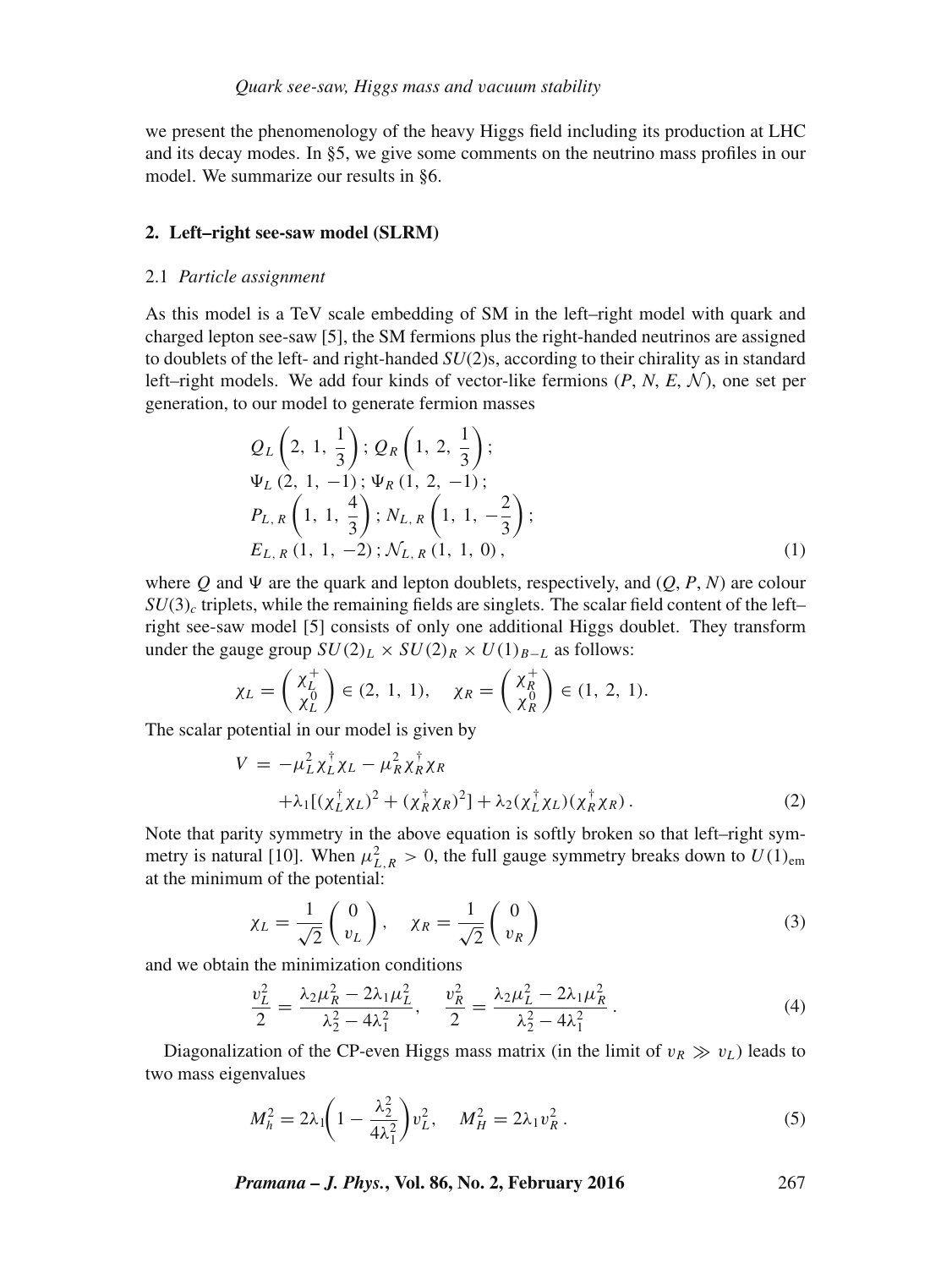#### 2.2 *Yukawa interactions and fermion masses*

The Yukawa interactions responsible for fermion masses in this model are given by

$$
-\mathcal{L}_{Y} = \bar{Q}_{L}Y_{u}\tilde{\chi}_{L}P_{R} + \bar{Q}_{L}Y_{d}\chi_{L}N_{R} + \bar{\Psi}_{L}Y_{e}\chi_{L}E_{R} + (L \leftrightarrow R)
$$

$$
+\bar{P}_{L}M_{P}P_{R} + \bar{N}_{L}M_{N}N_{R} + \bar{E}_{L}M_{E}E_{R} + \text{h.c.}, \tag{6}
$$

where  $\tilde{\chi}_{L,R} = i \tau_2 \chi_{L,R}^*$ . Note that due to the left–right gauge invariance, there is no direct coupling between the left- and right-handed chiral light quarks as would have been the case for the Standard Model gauge group with heavy vector-like quarks e.g., [12]. We do not include the  $N$  couplings and discuss it at the end of the paper separately. In the above equation,  $Y_a$  and  $M_a$  ( $a = u, d, e$ ) are matrices with complex elements, so that theory has CP violation. For simplicity of discussion, we assume all Yukawa couplings to be real and note that our discussion of the Higgs sector and vacuum stability is not affected by this.

In the SLRM, all the quarks obtain their masses from the see-saw mechanism, e.g., for the top sector alone,

$$
\left(\begin{array}{cc} 0 & (1/\sqrt{2})Y_t v_L \\ (1/\sqrt{2})Y_t v_R & M_{P_3} \end{array}\right),\tag{7}
$$

which leads to generic see-saw-type mass relations:

$$
m_{q_a} \simeq \frac{Y_a^2 v_L v_R}{2M_a} \,. \tag{8}
$$

Most interesting consequence of the see-saw relation is for the top quark. First of all, the relevant Yukawa coupling  $Y_t$  for top quark can differ from that in SM, depending on  $v_R$  and the mass of the heavy  $P_3$  fermion. For example, if  $M_{P_3} \gg v_R$ , then  $Y_t$  can be much larger than one. In addition to making the theory non-perturbative, large values of  $Y_t$  will also lead to gross instability of the vacuum, the very problem we are addressing. We therefore carefully analyse the dependence of  $Y_t$  for different values of  $v_R$  and  $M_{P_3}$ . As we are exploring TeV scale physics, we shall keep  $v_R$  also in the few TeV range. As shown in figure 1, for  $v_R$  and  $M_P$  in the range of few TeV,  $Y_t$  is generally larger than its corresponding SM value at  $v_R$  scale. In combination with RGE analysis, this helps us to put an upper bound on  $Y_t$  and hence an upper bound on the top partner mass  $M_{P_3}$ . We find that in the entire allowed parameter space of our model,  $M_{P_3} \leq v_R$ .

#### **3. Renormalization group evolutions (RGE) of couplings and vacuum stability**

In this section, first we present the RGE equations, below and above the heavy fermion mass  $M_F$  and  $SU(2)_R$  symmetry scale ( $v_R$ ) and then we study their implications for vacuum stability. For simplicity, both  $M_F$  and  $v_R$  are chosen to be very near to each other and in the TeV range. We use only one matching scale  $v_R$  as by virtue of our assumption, all new particles beyond SM start contributing at this scale to the RGEs.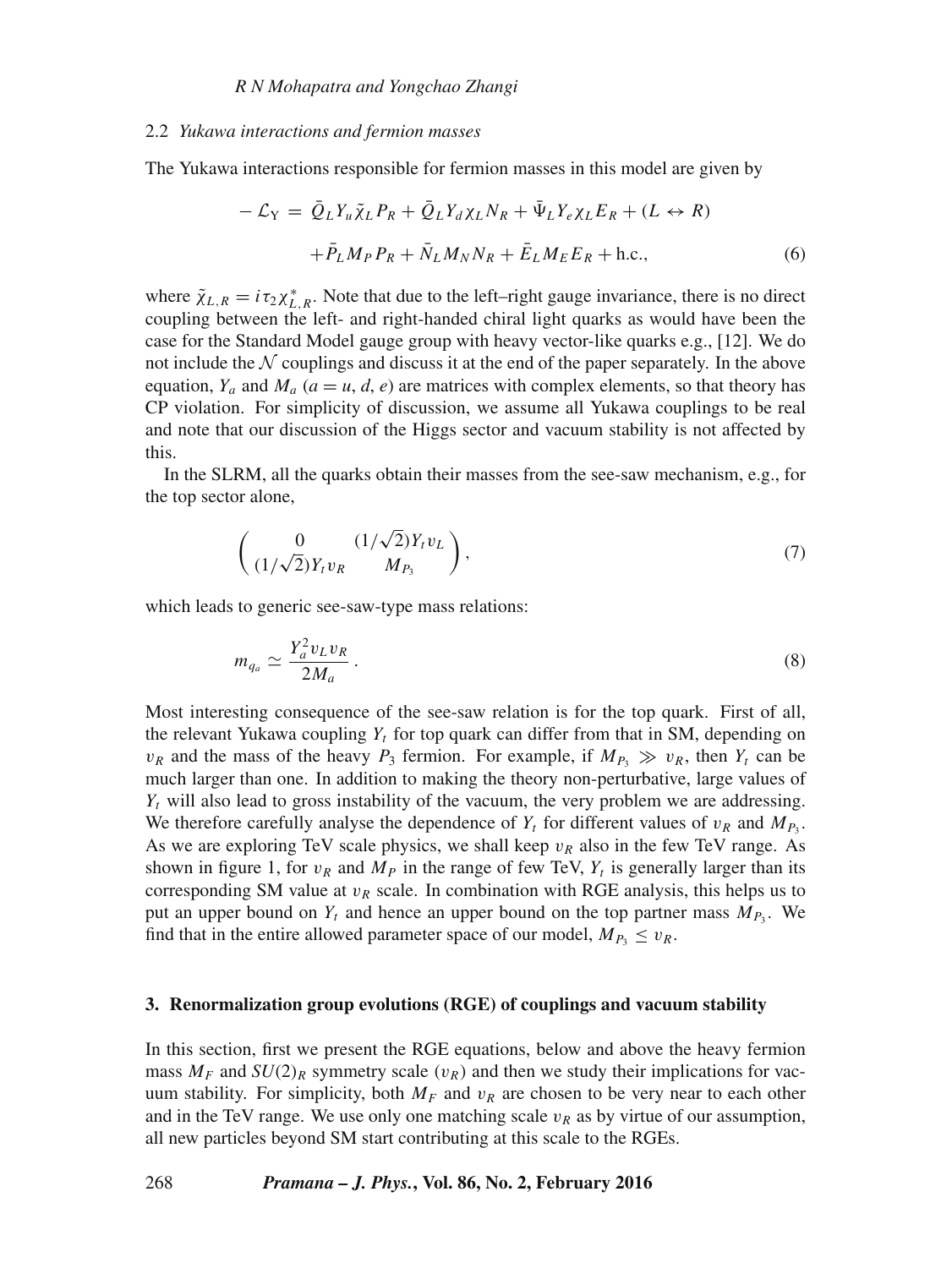*Quark see-saw, Higgs mass and* v*acuum stability*



**Figure 1.** The purple solid lines indicate the values of  $Y_t$  as a function of  $v_R$  and  $M_{P_3}$ and the vertical blue dashed lines are the top quark Yukawa coupling in the SM as a function of  $v_R$ . For this plot, we have used the top quark mass  $m_t(m_t) = 163.3$  GeV.

## 3.1 *RGEs below and abo*v*e the hea*v*y fermion and right-handed scale*

Below the heavy fermion and right-handed scale, the SM can be viewed as the effective theory of the SLRM. We therefore use the SM  $\beta$  functions till  $v_R$  as follows [13,14]. Note that our  $U(1)_Y$  gauge coupling is not normalized as in GUT theories.

*Case* 1*.*  $\mu \leq v_R, M_F$ 

$$
\beta(g') = \frac{1}{16\pi^2} \left[ \left( \frac{10}{9} n_f + \frac{1}{6} \right) g'^3 \right],
$$
  
\n
$$
\beta(g) = \frac{1}{16\pi^2} \left[ -\left( \frac{43}{6} - \frac{2}{3} n_f \right) g^3 \right],
$$
  
\n
$$
\beta(g_s) = \frac{1}{16\pi^2} \left[ -\left( 11 - \frac{2}{3} n_f \right) g_s^3 \right],
$$
  
\n
$$
\beta(\lambda) = \frac{1}{16\pi^2} \left[ \frac{9}{8} \left( \frac{1}{3} g'^4 + \frac{2}{3} g'^2 g^2 + g^4 \right) + 24 \lambda^2 - 2 Y_4 \right. \\ \n- \lambda (3g'^2 + 9g^2) + 4\lambda Y_2 \right],
$$
  
\n
$$
\beta(h_t) = \frac{1}{16\pi^2} \left[ -h_t \left( \frac{17}{12} g'^2 + \frac{9}{4} g^2 + 8g_s^2 \right) + \frac{3}{2} h_t (h_t^2 - h_b^2) + h_t Y_2 \right],
$$
  
\n
$$
\beta(h_b) = \frac{1}{16\pi^2} \left[ -h_b \left( \frac{5}{12} g'^2 + \frac{9}{4} g^2 + 8g_s^2 \right) + \frac{3}{2} h_b (h_b^2 - h_t^2) + h_b Y_2 \right],
$$
  
\n
$$
\beta(h_t) = \frac{1}{16\pi^2} \left[ -\frac{9}{4} h_t \left( \frac{5}{3} g'^2 + g^2 \right) + \frac{3}{2} h_t^3 + h_t Y_2 \right],
$$
  
\n(9)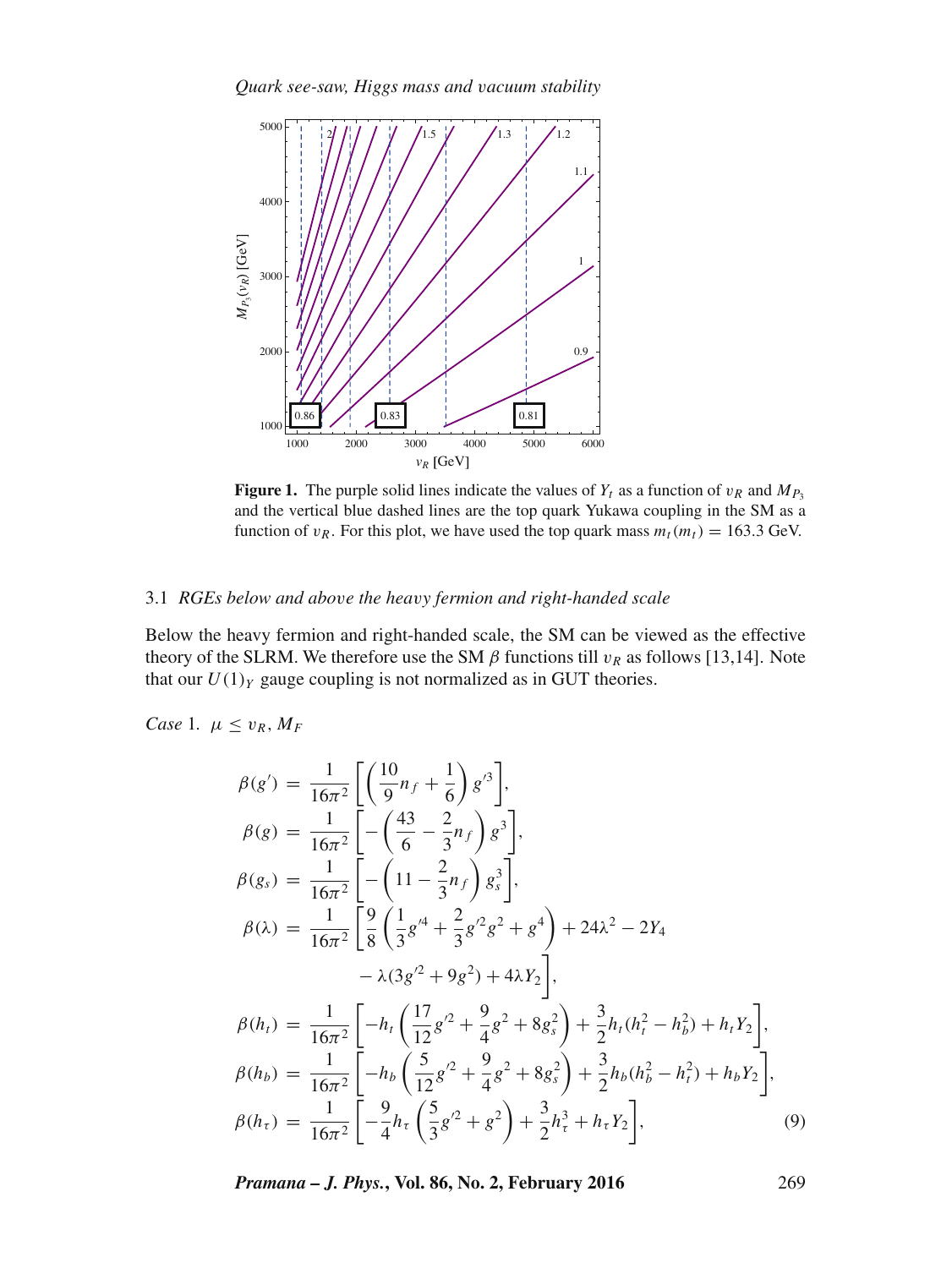with  $n_f$ , the number of flavours, and

$$
Y_2 = 3h_t^2 + 3h_b^2 + h_\tau^2,
$$
  
\n
$$
Y_4 = 3h_t^4 + 3h_b^4 + h_\tau^4.
$$
\n(10)

Above the  $(v_R, M_F)$  scales (which we assume to be nearly the same), due to the extended gauge interaction and the heavy vector-like fermions, the  $\beta$  functions are substantially different (note that we have a different set of Yukawa couplings from the effective SM theory, though they are closely correlated, and see the matching conditions below for the normalization of  $g_{BL}$ ).

Case 2. 
$$
\mu \ge v_R, M_F
$$

$$
\beta(g_{BL}) = \frac{1}{16\pi^2} \left[ \frac{41}{2} g_{BL}^3 \right],
$$
  
\n
$$
\beta(g) = \frac{1}{16\pi^2} \left[ -\frac{19}{6} g^3 \right],
$$
  
\n
$$
\beta(g_s) = \frac{1}{16\pi^2} \left[ -3 g_s^3 \right],
$$
  
\n
$$
\beta(\lambda_1) = \frac{1}{16\pi^2} \left[ \frac{9}{8} \left( \frac{3}{4} g_{BL}^4 + g_{BL}^2 g^2 + g^4 \right) + (24\lambda_1^2 + 2\lambda_2^2) - 2\tilde{Y}_4 \right]
$$
  
\n
$$
- \lambda_1 \left( \frac{9}{2} g_{BL}^2 + 9g^2 \right) + 4\lambda_1 \tilde{Y}_2 \right],
$$
  
\n
$$
\beta(\lambda_2) = \frac{1}{16\pi^2} \left[ \frac{27}{16} g_{BL}^4 + (24\lambda_1 \lambda_2 + 4\lambda_2^2) - \lambda_2 \left( \frac{9}{2} g_{BL}^2 + 9g^2 \right) + 4\lambda_2 \tilde{Y}_2 \right],
$$
  
\n
$$
\beta(Y_t) = \frac{1}{16\pi^2} \left[ \frac{3}{2} Y_t \left( Y_t^2 - Y_b^2 \right) - Y_t \left( \frac{17}{8} g_{BL}^2 + \frac{9}{4} g^2 + 8g_s^2 \right) + Y_t \tilde{Y}_2 \right],
$$
  
\n
$$
\beta(Y_b) = \frac{1}{16\pi^2} \left[ \frac{3}{2} Y_b \left( Y_b^2 - Y_t^2 \right) - Y_b \left( \frac{5}{8} g_{BL}^2 + \frac{9}{4} g^2 + 8g_s^2 \right) + Y_b \tilde{Y}_2 \right],
$$
  
\n
$$
\beta(Y_\tau) = \frac{1}{16\pi^2} \left[ \frac{3}{2} Y_s^3 - \frac{9}{4} Y_\tau \left( \frac{5}{2} g_{BL}^2 + g^2 \right) + Y_\tau \tilde{Y}_2 \right],
$$
  
\n(11)

with

$$
\tilde{Y}_2 = 3Y_t^2 + 3Y_b^2 + Y_\tau^2,
$$
\n
$$
\tilde{Y}_4 = 3Y_t^4 + 3Y_b^4 + Y_\tau^4.
$$
\n(12)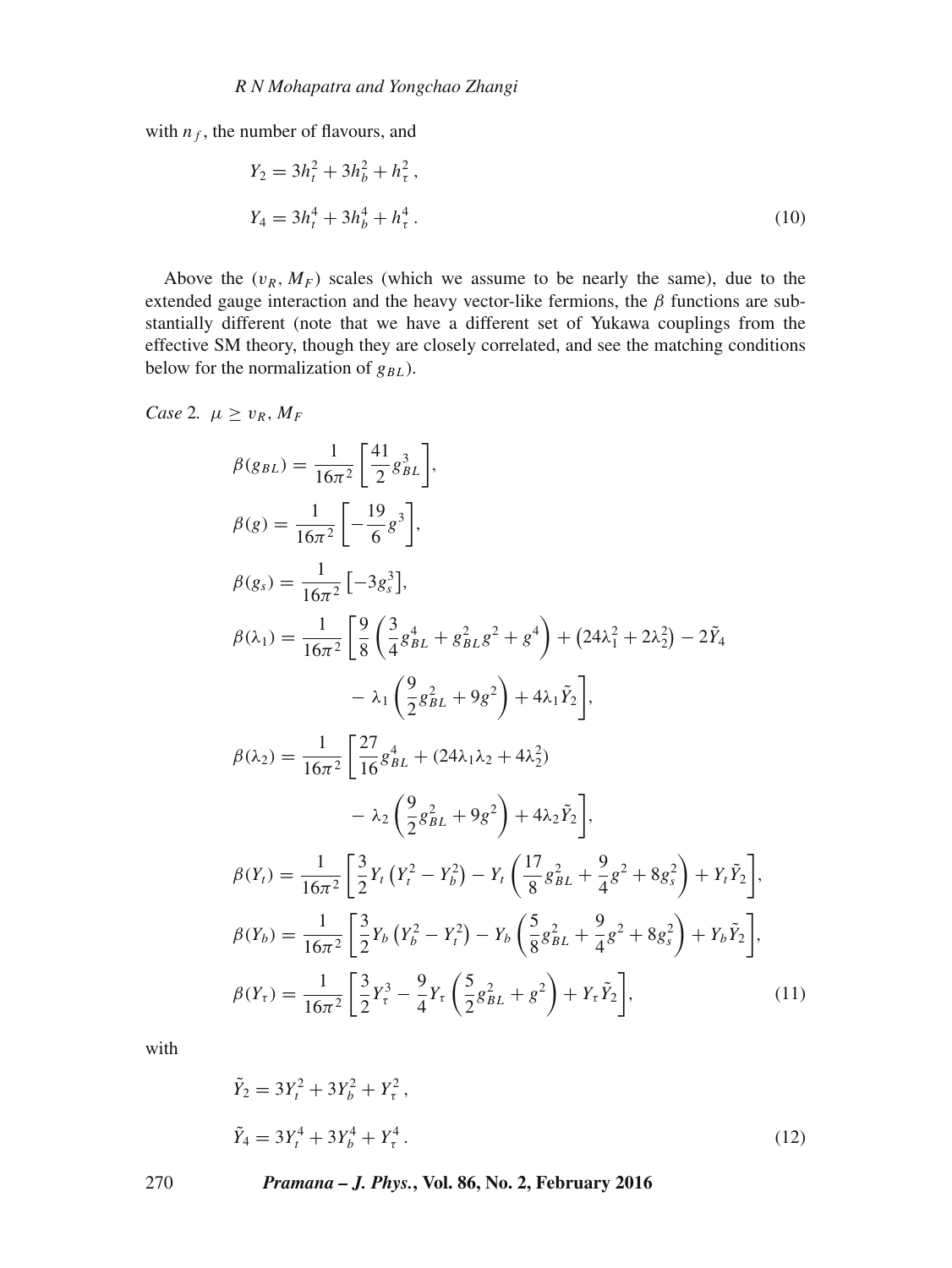In order to run the couplings to ultrahigh energy scales, we have to match all the seemingly effective SM couplings to that in the full scenario of SLRM. For simplicity and concreteness, the following matchings are considered at the right-handed scale  $v_R$ :

(1) Let us start with the gauge couplings. The matching conditions for strong and weak couplings are trivial, while the matching of  $U(1)$  gauges is as follows:

$$
\frac{1}{\alpha_Y(v_R)} = \frac{3}{5} \frac{1}{\alpha_{I_{3R}}(v_R)} + \frac{2}{5} \frac{1}{\alpha_{BL}(v_R)}
$$
(13)

with

$$
\alpha_Y = \frac{\tilde{g}^{\prime 2}}{4\pi}, \quad \alpha_{I_{3R}} = \frac{g^2}{4\pi}, \quad \alpha_{BL} = \frac{\tilde{g}_{BL}^2}{4\pi}, \tag{14}
$$

where  $\tilde{g}'$  and  $\tilde{g}_{BL}$  are the normalized couplings in the context of GUT,

$$
\tilde{g}' = \sqrt{\frac{5}{3}}g', \quad \tilde{g}_{BL} = \sqrt{\frac{2}{3}}g_{BL}.
$$
\n
$$
(15)
$$

Below, the normalized  $\tilde{g}_{BL}$  is denoted in eq. (11) simply as  $g_{BL}$ .

(2) To obtain matching conditions for the quartic scalar couplings  $\lambda$  and  $\lambda_{1,2}$ , we integrate out the heavy scalar at the scale of its mass (approximately the righthanded scale) from the potential [11]. To the linear order of  $v_L/v_R$ , the mass term, triple coupling term and quartic coupling term point have the same matching relationship as implied in eq. (5),

$$
\lambda(v_R) = \lambda_1(v_R) \left( 1 - \frac{\lambda_2^2(v_R)}{4\lambda_1^2(v_R)} \right). \tag{16}
$$

This simple relation has deeper phenomenological implications than just being superficially the matching condition: it means evidently that, at the right-handed scale,  $\lambda_1$  is always larger than the SM quartic coupling  $\lambda$  (or we can roughly say that  $\lambda$  is increased by the SM scalar interacting with its 'right-handed' partner), which potentially help to solve the stability problem of the SM vacuum.

(3) The matching relation for the Yukawa couplings is somewhat straightforward due to the see-saw mechanism eq. (8),

$$
\frac{h_f(v_R)}{\sqrt{2}} \simeq \frac{Y_f^2(v_R)v_R}{2M_F},\tag{17}
$$

with  $f = t$ , b,  $\tau$  and F their corresponding heavy partners. In the numerical running of the RGEs, we shall resort to the exact relations, as large Yukawa couplings, especially for the top quark, would invalidate such a simple approximation.

#### 3.2 *Vacuum stability and uni*v*ersal see-saw*

The Standard Model has only one Higgs field and the stability vacuum requires that the scalar coupling  $\lambda$  must satisfy the positivity condition  $\lambda(\mu) > 0$  for all values of the mass  $\mu$ . However, when  $\lambda$  is extrapolated to large  $\mu$  using renormalization group equations,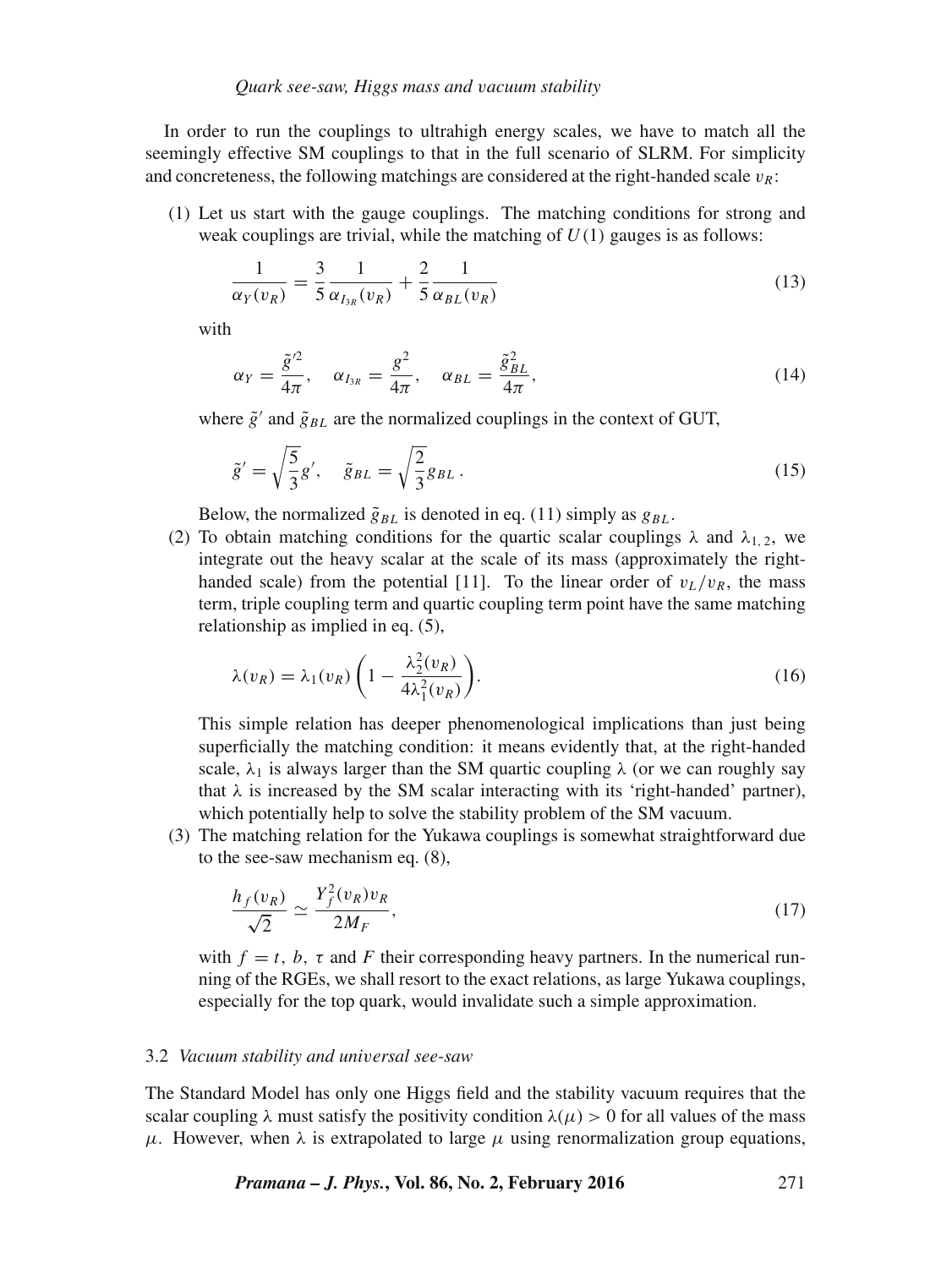the negative contribution of the top quark coupling turns it negative around  $10^{10}$  GeV for  $M_h = 126$  GeV for which  $\lambda(m_W) \simeq 0.131$ . This is the vacuum stability problem. In contrast, in the SLRM, the presence of the extra 'right-handed' Higgs doublet  $\chi_R$  implies a new scalar coupling  $\lambda_2$  and the vacuum stability condition requires that not only  $\lambda_1 > 0$ but also  $2\lambda_1 + \lambda_2 > 0$  and both conditions must be maintained for all values of  $\mu$  (or Higgs field). As mentioned above, by choosing  $\lambda_2$  appropriately, we can increase the value of  $\lambda_1$  at the  $v_R$  scale without conflicting with the observed Higgs mass. However, it cannot be made arbitrarily large because it would then hit the Landau pole when extrapolated to the GUT scale. This means that  $\lambda_1$  must have an upper bound.

We assume that the left–right symmetric theory at the TeV scale that we consider here, is a 'low-energy' effective phenomenological manifestation of some GUT theory at ultrahigh energy scales. We therefore assume that the couplings remain perturbative only up to generic GUT scale  $(10^{16} \text{ GeV})$  but not to the higher Planck scale. Note that we do not mean that our model necessarily unifies to a single GUT group at  $10^{16}$  GeV. Unification of this model is a highly model-dependent issue.

To be specific, in the numerical running, we set the heavy mass parameters for the third-generation to be the same, i.e.,

$$
M_F = M_{P_3} = M_{N_3} = M_{E_3} \,. \tag{18}
$$

Note that this does not necessarily mean that the three third-generation partners have the same mass eigenvalues (especially the mass eigenvalue of the top quark partner is significantly different from the other two), as they also get contribution from mixing with the SM fermions. At  $v_R$  scale, with  $v_R$  fixed, the Yukawa couplings are solely determined by the value of  $M_F$  (figure 2).

Given a value of  $v_R$ , we have only two free parameters in the SLRM: the quartic coupling  $\lambda_1$  ( $\lambda_2$  is fixed by the SM Higgs mass) and the universal heavy fermion mass parameter  $M_F$ . We also assume the masses of the other generation vector-like fermion masses to be the same as the third-generation one but their Yukawa couplings are small



**Figure 2.** Examples of running of the quartic couplings  $\lambda$  and  $\lambda_{1,2}$ , which are allowed by both the stability and perturbativity constraints. (**a**) We set  $v_R = 3$  TeV,  $\lambda_1(v_R) =$ 0.17 and  $M_F = 1.2$  TeV and (**b**) we set  $v_R = 5$  TeV,  $\lambda_1(v_R) = 0.18$  and  $M_F = 2$ TeV. For simplicity, we assume  $M_F/v_R$  to be nearly the same in both figures. We have of course chosen the Yukawa coupling parameters in accordance with this choice.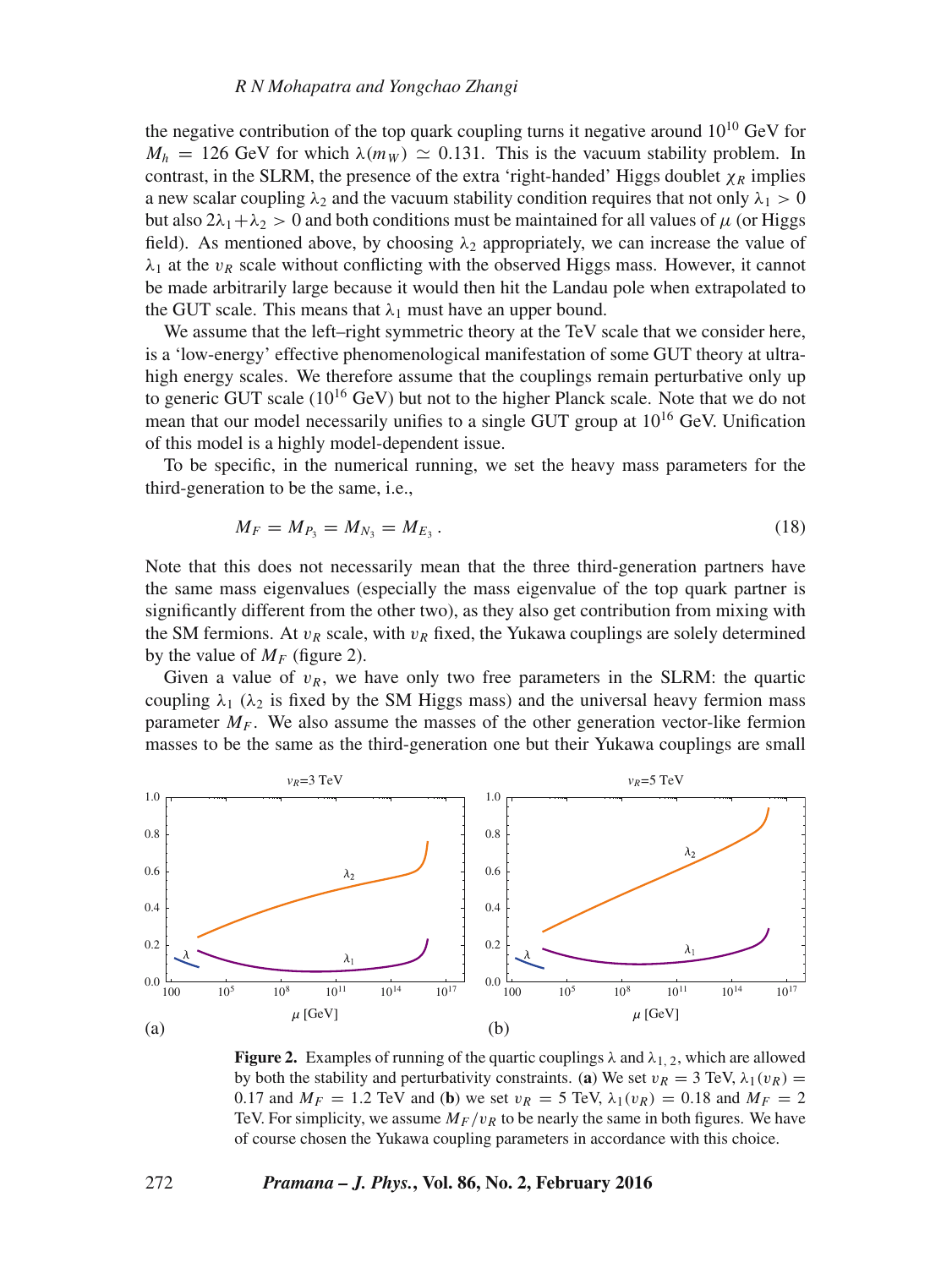and therefore they do not affect our results. We scanned the full parameter space, varying  $v_R$  (near the TeV scale),  $\lambda_1(v_R)$  and  $M_F$ .

Scanning of the full parameter space reveals first that at the  $v_R$  scale, the quartic coupling  $\lambda_1$  is severely constrained:  $\lambda(v_R) < \lambda_1(v_R) \leq 0.25$ . As pointed out above, the value of  $\lambda_1$  has to be large enough to compensate the negative contributions of  $Y_t$  to  $\beta(\lambda_1)$ , and yet small enough to keep out of the non-perturbative region. This constraint implies that the heavy Higgs mass is predicted to be in the range of about !  $\sqrt{2 \times 0.1}$ ,  $\sqrt{2 \times 0.25}$   $v_R \simeq [0.4, 0.7] v_R$ . We also find that the upper limit on this ratio is nearly independent of  $v_R$ , while the lower limit has a weak dependence on  $v_R$  and  $M_F$  (for smaller  $v_R$  the lower limit is increased somewhat). All these facts point to the phenomenological implication that there exists a heavy Higgs in the SLRM at the TeV scale, as explicitly depicted in figure 3. In the plot, we considered only the constraints from vacuum stability and perturbativity, but not that from the heavy fermion masses. It is interesting that the heavy Higgs boson in the SLRM is potentially detectable at the LHC (and in future high-energy colliders); in the next section, we shall study the LHC phenomenology of this predicted new particle.

We stress here that the constraints given above are obtained with a positive  $\lambda_2$  from eq. (16). We also examined the case with a negative  $\lambda_2$  as Higgs mass does not depend on the sign of  $\lambda_2$ . As expected, negative  $\lambda_2$  tends to push the vacuum towards instability, worsening the SM stability problem. Thus, the allowed parameter space shrinks greatly. To keep the stability conditions up to the GUT scale,  $M_F$  is required to be small. As the aforementioned examples show, if  $v_R = 3$  TeV, we require  $M_F \lesssim 650$  GeV, while for  $v_R = 5$  TeV, we get  $M_F \lesssim 1100$  GeV. The ATLAS and CMS Collaborations have searched for vector-like quarks both with charges  $2/3$  and  $-1/3$  [15–18], and the most stringent bound at the moment on our model is  $M_B \gtrsim 590$  GeV (B is the vector-like quark with charge  $-1/3$ ) [17], which sets a lower limit on the negative  $\lambda_2$  case:  $v_R \gtrsim 2.8$ TeV. With the future search for vector-like quarks at 14 TeV LHC [19], the limit could get much stronger. Comparatively, the positive case is much less constrained and thus phenomenologically preferred. Thus, we consider mainly the positive case in this work.

It has important phenomenological significance as it predicts  $M_F < v_R$ , or the existence of heavy fermions, the heavy partners of b and  $\tau$  fermion, below the right-handed scale. This is presented in figure 3b. This coincides with the findings of ref. [11] although these



**Figure 3.** (a) Constraints on the heavy Higgs mass  $M_H$  as function of  $v_R$  (the shaded region is allowed) from vacuum stability and perturbativity. (**b**) Upper bounds on the masses  $M_{P_3}$  and  $M_{N_3, E_3}$  of heavy vector-like fermions as a function of  $v_R$ .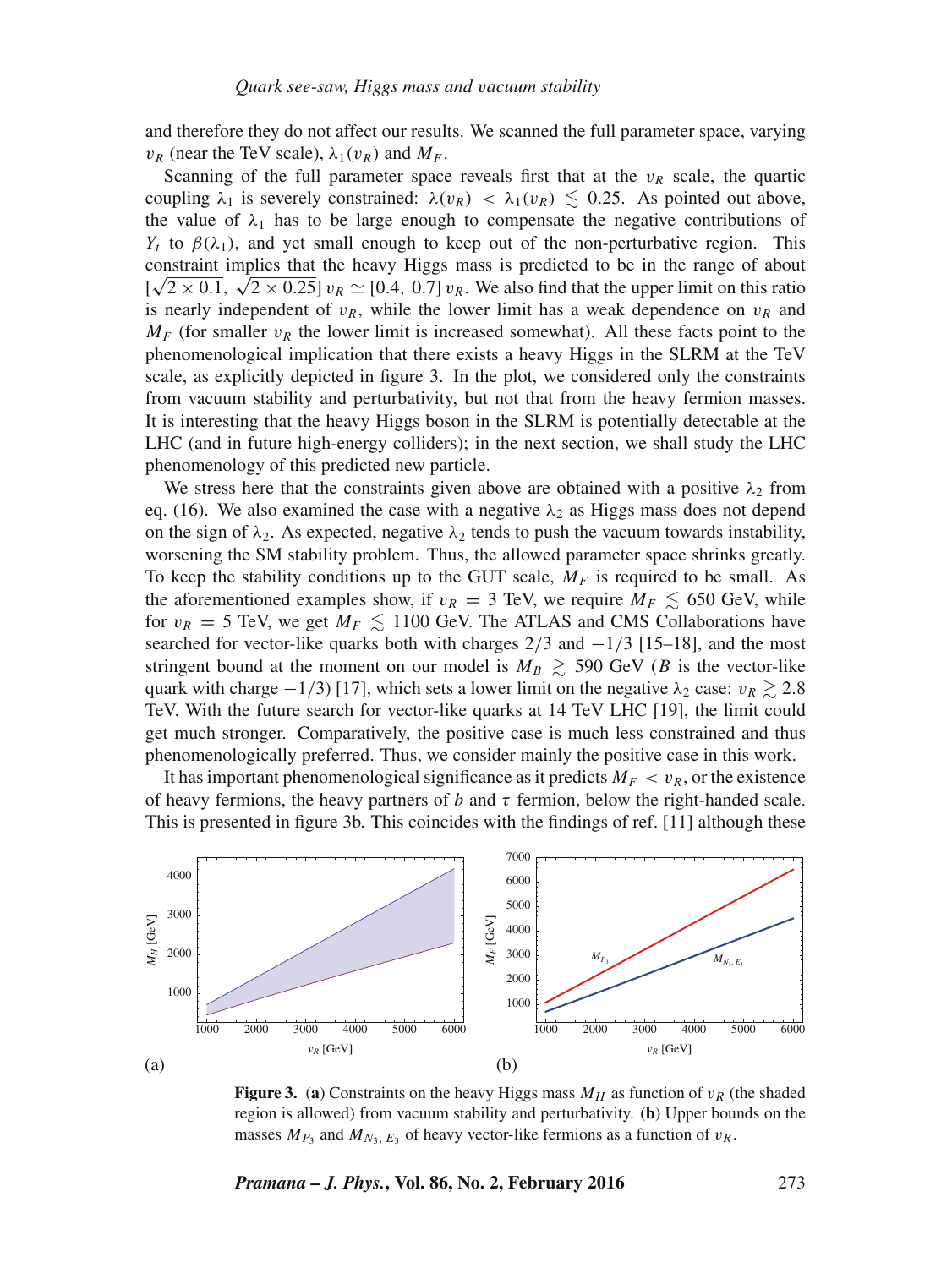## *R N Mohapatra and Yongchao Zhangi*

are strictly two different scenarios within the left–right framework. The mass of the top quark partner is significantly larger than the other two partners because of the large top quark Yukawa coupling, which contribute substantially to the top partner mass. In contrast, the contribution to the masses of  $N_3$  and  $E_3$  from mixing with the SM partners are much smaller and can be safely neglected.

# **4. Light and heavy Higgs phenomenology**

In this section, we discuss the implications of the model for heavy (*H*) and light 126 GeV Higgs boson  $(h)$  for collider phenomenology.

#### 4.1 h*-decay*

As mentioned in the previous section, below the right-handed scale, all the new heavy particles beyond SM (the gauge bosons, the heavy Higgs and the vector-like fermions) are integrated out, and the SM is left as the low-energy effective theory. The effects of new physics on SM Higgs decay can be generally neglected, at least to the next-to-leading order of  $v_L/v_R$ , e.g., for the bottom quark channel,

$$
-\mathcal{L} \simeq \frac{1}{\sqrt{2}} \bar{b}_L Y_b h B_R + \frac{1}{\sqrt{2}} \bar{B}_L Y_b H b_R + \text{h.c.}
$$
  

$$
\Rightarrow \frac{1}{\sqrt{2}} \sin \alpha_R^b \bar{b}_L^m Y_b h b_R^m + \text{h.c.}
$$
(19)

Here  $B = N_3$  is the heavy partner,  $b^m$  is the bottom mass eigenstate and  $\alpha_{R_i}^b$  is the right mixing angle of the bottom quark with its heavy partner. Approximately,  $\sin \alpha_R^b \simeq (1/\sqrt{2})$  $Y_b v_R/M_F$  and we recover the SM bottom quark Yukawa coupling via the see-saw relation  $(1/\sqrt{2})y_b = Y_b^2 v_R/2M_F$ . For the top quark coupling, although the see-saw relation might not be a good approximation (for  $Y_t v_R \sim M_F$ ), a more exact formula reveals that we can obtain again the same Yukawa coupling as in SM. Phenomenologically, the gluon fusion production and diphoton production processes, in which the top quark loop plays an important role, are not affected in the SLRM [19a].

#### 4.2 *Triple Higgs coupling*

Another possible effect of beyond the Standard Model physics is on the triple Higgs coupling [20]. To see if there is any such effect, let us define the unitary mixing matrix that diagonalizes the mass matrix of the two Higgs bosons as

$$
\begin{pmatrix} h \\ H \end{pmatrix} = U \begin{pmatrix} h_L \\ h_R \end{pmatrix} . \tag{20}
$$

The equation giving  $U$  is

$$
U \cong \left(\begin{array}{cc} 1 & -\frac{\lambda_2}{2\lambda_1} \frac{v_L}{v_R} \\ \frac{\lambda_2}{2\lambda_1} \frac{v_L}{v_R} & 1 \end{array}\right) \tag{21}
$$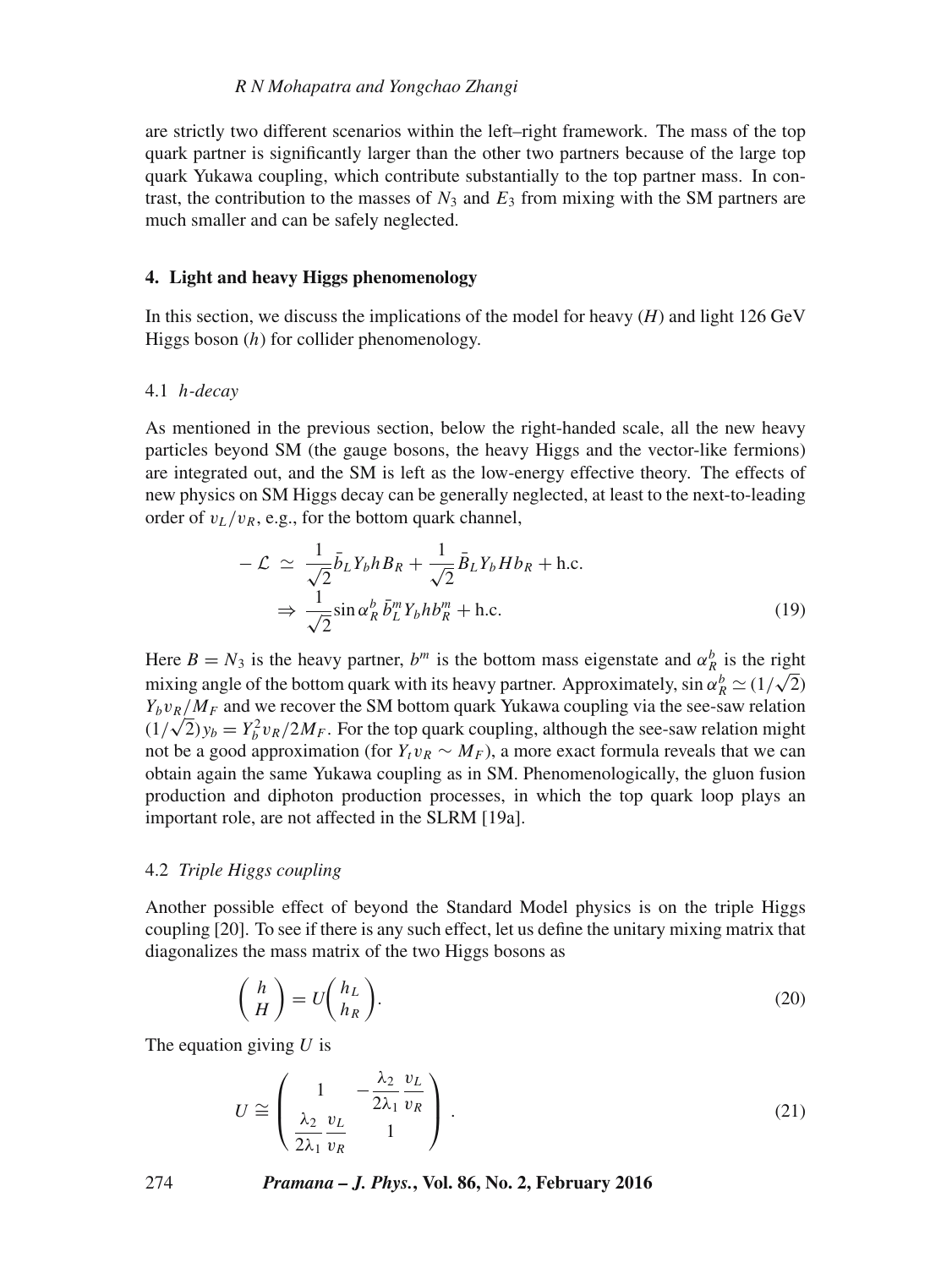From this, we get the triple couplings from the potential

$$
\lambda_1 \left[ v_L h_L^3 + v_R h_R^3 \right] + \frac{1}{2} \lambda_2 \left[ v_L h_L h_R^2 + v_R h_L^2 h_R \right]
$$
\n
$$
\Rightarrow \lambda_1 v_L h^3 \left[ 1 - \left( \frac{\lambda_2}{2\lambda_1} \right)^2 \right]. \tag{22}
$$

With the relation given in eq. (5), the triple coupling is the same as in SM.

## 4.3 *Production and decay of the hea*v*y Higgs at LHC*

The decay channels of the heavy Higgs in the SLRM model are given below. We discuss them one by one.

(1)  $H \rightarrow hh$ : for the scalar channel, the LO coupling  $m_{Hhh}Hhh$  is given by  $m_{Hhh} \simeq$  $\frac{1}{2}\lambda_2 v_R$ , with the exact value

$$
m_{Hhh} = \frac{1}{2}\varepsilon(6\lambda_1 + (\varepsilon^2 - 2)\lambda_2)v_L
$$
  
 
$$
+ \frac{1}{2}(6\varepsilon^2\lambda_1 + (1 - 2\varepsilon^2)\lambda_2)v_R,
$$
 (23)

where  $\varepsilon = (\lambda_2/2\lambda_1)(v_L/v_R)$  is the mixing of 'left-handed' and 'right-handed' scalars. The decay width is then given by

$$
\Gamma(H \to hh) = \frac{1}{8\pi} \frac{m_{Hhh}^2}{M_H} \left(1 - \frac{4m_h^2}{M_H^2}\right)^{1/2}.
$$
\n(24)

(2)  $H \rightarrow t\bar{t}$ : for the fermion channel, we assume that the heavy Higgs boson is not heavy enough to decay into the vector-like fermion pairs but decays only into the SM fermions (this corresponds to a large region in the parameter space and there is no fine-tuning for the assumption). Amongst the couplings to the SM fermions, the top quark is expected to be the largest one. We start with the original Lagrangian given below:

$$
-\mathcal{L} = \frac{1}{\sqrt{2}} \bar{t}_L Y_t h_L T_R + \frac{1}{\sqrt{2}} \bar{T}_L Y_t h_R t_R + \text{h.c.}
$$
  
\n
$$
\Rightarrow \frac{1}{\sqrt{2}} \bar{t}_L^m H t_R^m \cdot Y_t (\varepsilon \cos \alpha_L' \sin \alpha_R' + \sin \alpha_L' \cos \alpha_R')
$$
  
\n
$$
\approx \frac{1}{\sqrt{2}} \bar{t}_L^m H t_R^m \cdot Y_t (\varepsilon \sin \alpha_R' + \sin \alpha_L' \cos \alpha_R').
$$
 (25)

Here  $T \equiv P_3$  is the top quark partner and  $t^m$  is the mass eigenstate. For a large top Yukawa coupling, the left-handed mixing  $\alpha_L^t$  is generally very small, but the right-handed one  $\alpha_R^t$  is always very large (generally of order one), as  $Y_t v_R \sim M_F$ . Denoting the Yukawa coupling  $y_{Hi \bar{i}} = Y_t(\varepsilon \sin \alpha_R^t + \sin \alpha_L^t \cos \alpha_R^t)$  which is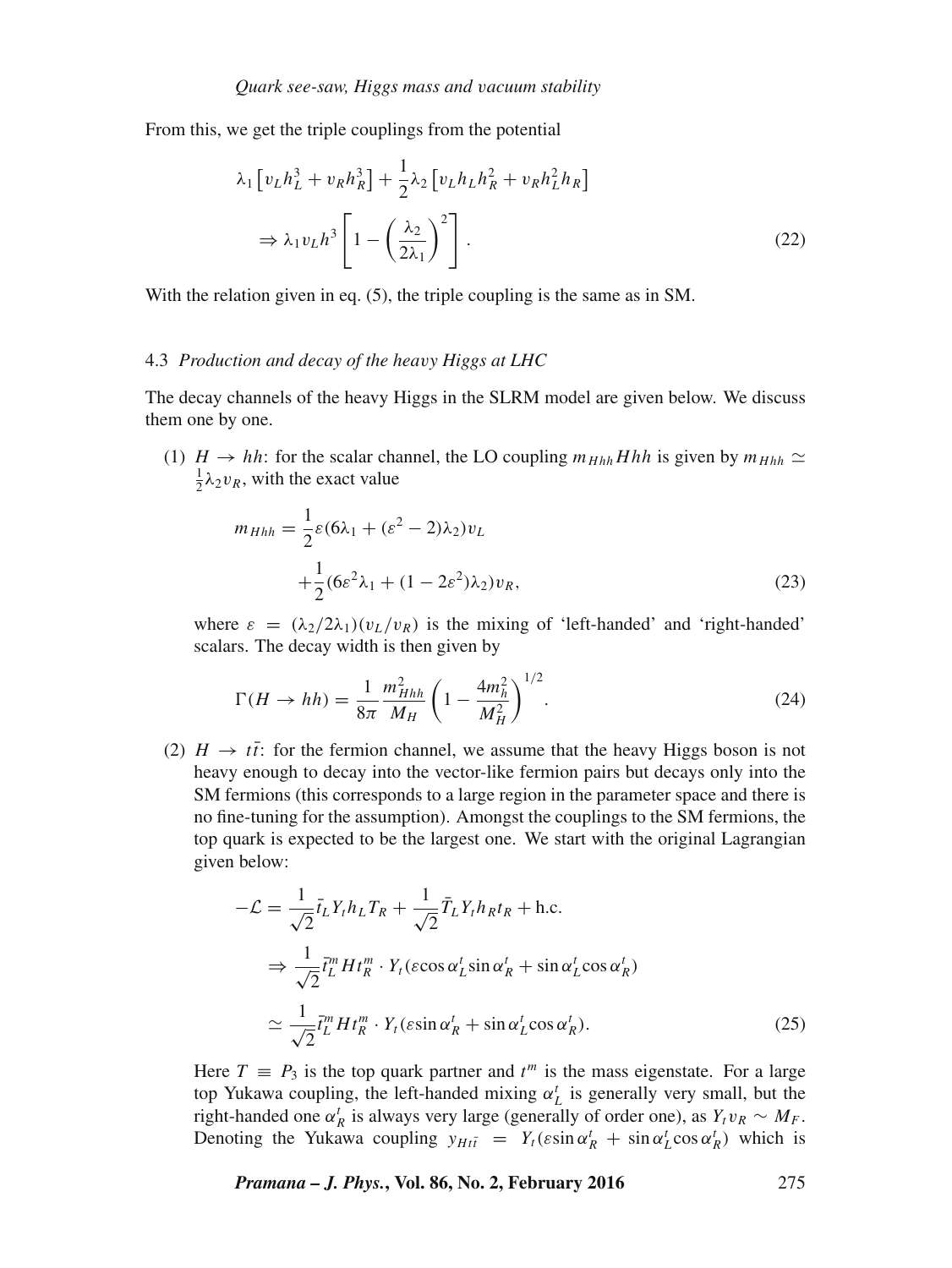suppressed by the scalar mixing  $\varepsilon$  or the left-handed mixing  $\alpha_L^t$ , the decay width is given by

$$
\Gamma(H \to t\bar{t}) = \frac{3}{16\pi} \cdot y_{Hi}^2 M_H \left(1 - \frac{4m_t^2}{M_H^2}\right)^{3/2}.
$$
 (26)

(3)  $H \rightarrow WW, ZZ$ : In the SLRM, the gauge bosons  $W_L$  and  $W_R$  do not mix at tree level, but the scalars do; thus we can get the suppressed coupling  $m_{HWW} = 2\varepsilon M_W^2/v$  with  $v = v<sub>L</sub>$  being the SM electroweak scale. For the decay width, we get

$$
\Gamma(H \to WW) = \frac{1}{8\pi} \frac{m_{HWW}^2}{M_H} \left( 1 - \frac{4m_W^2}{M_H^2} \right)^{1/2} \times \left[ 1 + \frac{1}{2} \left( 1 - \frac{M_H^2}{2m_W^2} \right)^2 \right].
$$
 (27)

The width for the ZZ boson channel is similar (through the neutral gauge bosons Z and Z' mix at tree level but the mixing is suppressed by  $(v_L/v_R)^2$ ),

$$
\Gamma(H \to ZZ) = \frac{1}{16\pi} \frac{m_{HZZ}^2}{M_H} \left( 1 - \frac{4m_Z^2}{M_H^2} \right)^{1/2} \left[ 1 + \frac{1}{2} \left( 1 - \frac{M_H^2}{2m_Z^2} \right)^2 \right],
$$
\n(28)

with  $m_{HZZ} = 2\varepsilon M_Z^2/v$ .

As the heavy Higgs boson is expected to be close to the right-handed scale, which is much larger than the electroweak scale, we can approximate the decay widths and see what happens in the massive limit  $v_R \to \infty$ . In this limit, the fermion channel is suppressed by  $(v_L/v_R)^2$  as long as  $M_F \sim v_R$ , while the expression for other channels are very simple, determined only by the parameters  $v_R$ ,  $\lambda_1$  and  $\lambda_2$ ,

$$
\Gamma(H \to hh) = \frac{1}{8\pi} \frac{\lambda_2^2}{4\sqrt{2\lambda_1}} v_R,
$$
  
\n
$$
\Gamma(H \to WW) = \frac{1}{8\pi} \frac{\lambda_2^2}{2\sqrt{2\lambda_1}} v_R,
$$
  
\n
$$
\Gamma(H \to ZZ) = \frac{1}{8\pi} \frac{\lambda_2^2}{4\sqrt{2\lambda_1}} v_R.
$$
\n(29)

The suppression factor  $\varepsilon$  for the gauge boson channels is cancelled by the large enhancement factor  $M_H^4/M_{W(Z)}^4$  from the interaction with the longitudinal components of gauge bosons. Ultimately, it is from the scalar interaction and is therefore not suppressed as these Goldstone bosons are 'eaten' by the gauge bosons. In this limit, we find a relation among these different decay widths, which we call 'the quartering rule' of heavy Higgs decay, whose origin lies in the coupling of H with the four components of  $\chi_L$  before electroweak symmetry breaking. This is explicitly presented in figure 4. This extraordinary feature could be a smoking gun signal of the SLRM. The diphoton channel of the heavy Higgs decay  $H \to \gamma \gamma$  is predominately mediated by the right-handed W boson, the top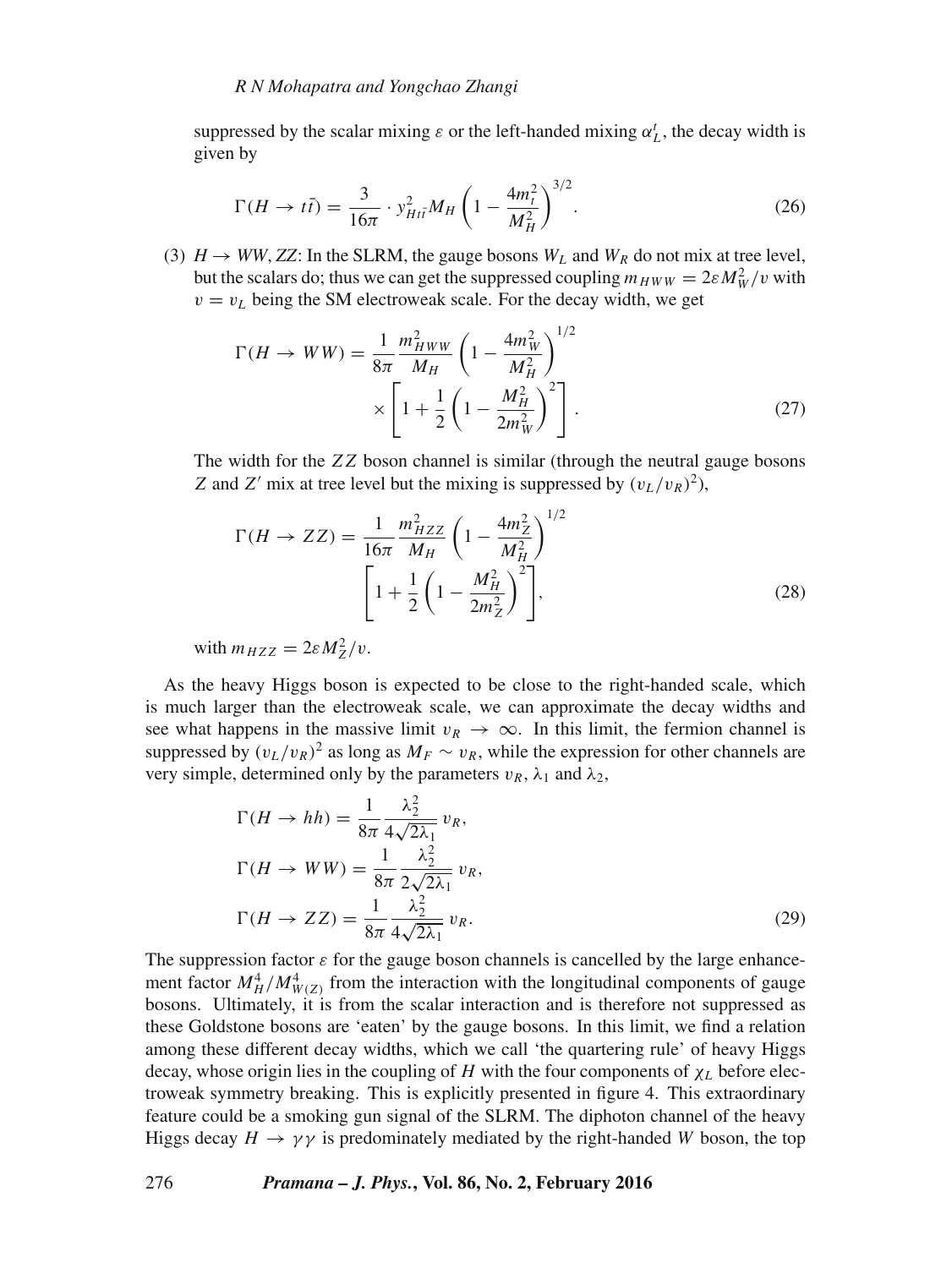

**Figure 4.** Branching ratios of heavy Higgs decay. In these plots we do not include the cases in which the heavy fermion pair channel(s) is kinematically allowed.

quark and its heavy partner. Numerical calculation reveals that the branching ratio of this channel is generally of order 10−<sup>5</sup> . Even if the heavy Higgs is observed at colliders, it will be challenging to detect it in this specific channel.

For the heavy Higgs production at LHC, the dominant channel is the gluon fusion process via the top partner loop. The Yukawa coupling involved is approximately  $Y_t \sin \alpha_k^t$ ; as stated above, this right-handed fermion mixing angle is generally very large, of order one and therefore this production process is not suppressed whereas the top loop is relatively suppressed by the scalar mixing angle  $\varepsilon$  or the left-handed fermion mixing angle  $\alpha_L^t$ , as shown in eq. (25). The scatter plot of the production cross-section is depicted in figure 5. For a heavy Higgs with a mass of 1 TeV, with 100 fb<sup>-1</sup> of 14 TeV data, we can



**Figure 5.** Heavy Higgs production cross-section  $\sigma(gg \rightarrow H)$  at LHC with a centreof-mass energy of 14 TeV, as a function of  $H$  mass.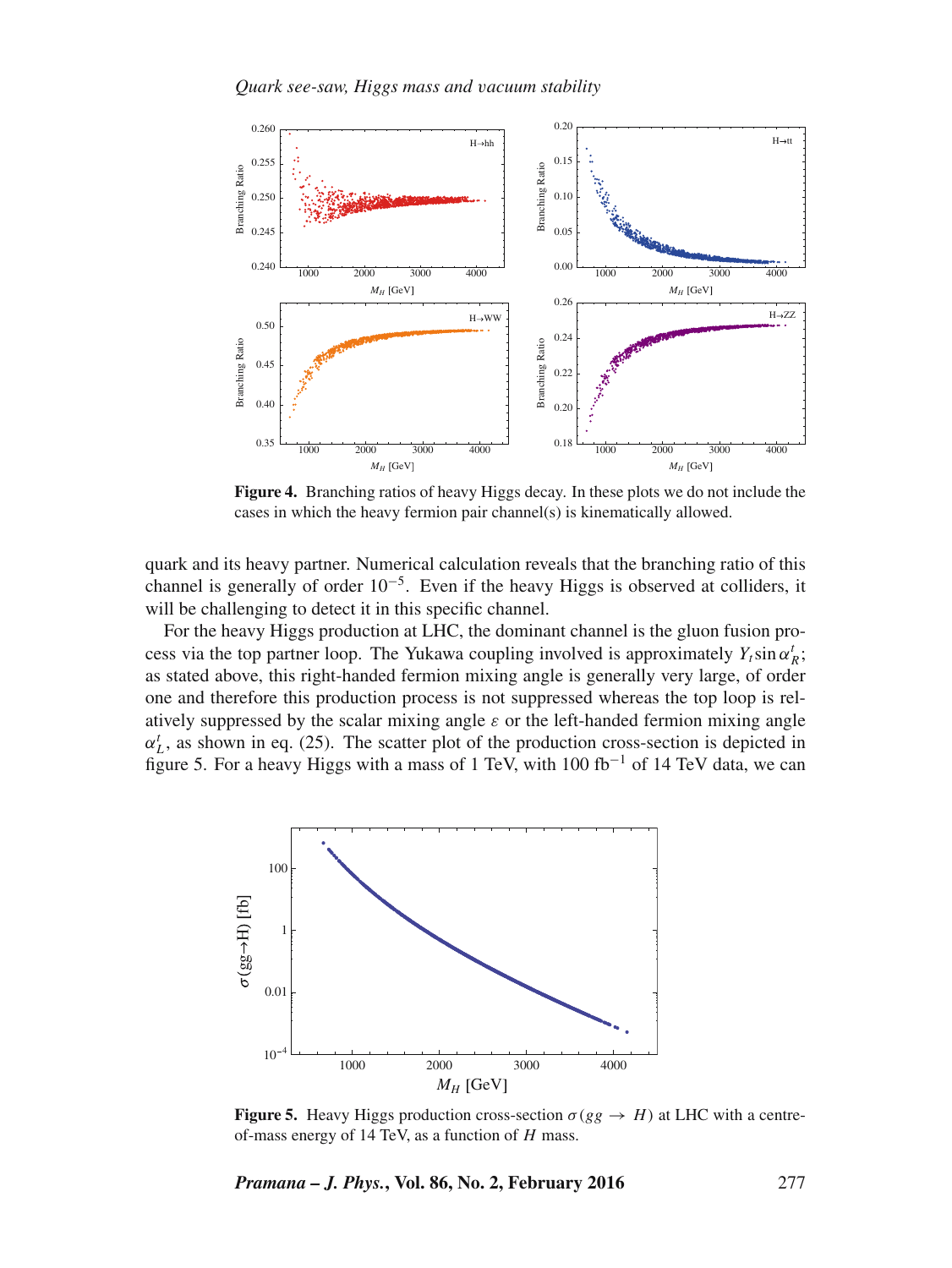expect thousands of heavy Higgs to be produced at LHC. For heavier  $H$ , the cross-section drops rapidly.

We also wish to note that if  $M_H > 2M_F$ , new decay modes open up. However, for a large range of parameters of the model, the mass of heavy Higgs boson is not large enough to produce heavy top partner pairs. On the other hand, the heavy bottom and tau partners, which are lighter than heavy top partner, could in principle be produced but these channels are suppressed by the small scalar or light–heavy fermion mixings. Therefore, the heavy fermion pair channels are always suppressed, with the branching ratio generally of order 10<sup>-3</sup>. We also note that, the  $Z - Z'$  mixing effects are suppressed by  $M_Z^2/M_{Z'}^2$  and are therefore very small. We ignore these effects here.

#### **5. Neutrinos**

In this section, we briefly address the scale of neutrino masses in the universal see-saw models. The simplest option is to introduce the vector-like gauge singlet field  $N_{L,R}$  with both Dirac mass  $M_N$  and Majorana masses  $M_{L,R}$  for N fields. The neutrino mass matrix in this case reads, on the basis of  $(v, \mathcal{N}, v^C, \mathcal{N}^C)$  (where all fields are left handed) as

$$
\begin{pmatrix}\n0 & 0 & 0 & (1/\sqrt{2})Yv_L \\
0 & M_L & (1/\sqrt{2})Y^T v_R & M_N \\
0 & (1/\sqrt{2})Yv_R & 0 & 0 \\
(1/\sqrt{2})Y^T v_L & M_N & 0 & M_R\n\end{pmatrix}.
$$
\n(30)

In the parameter regime where  $M_R \sim M_L \gg M_N \gg Y v_R \gg Y v_L$ , the light left-handed neutrino masses are given by  $\mathcal{M}_{\nu} \sim -\frac{1}{2}v_L^2 Y M_R^{-1} Y^T$ . For  $M_N \leq M_{L,R}$ , the formula is roughly

$$
\mathcal{M}_{\nu} \simeq -\frac{1}{2}v_L^2 Y \left(M_R - M_N^T M_L^{-1} M_N\right)^{-1} Y^T
$$
\n(31)

and for the right-handed neutrinos ( $v^c$ s), replace  $L \leftrightarrow R$  in the above formulae. Naively, one might think that in the Majorana alternative, the right-handed neutrino masses will be  $(v_R^2/v_L^2)$  times those of the left-handed neutrinos (roughly 100 times larger). However, this is true only if parity symmetry is exact. If we take the Majorana mass terms for  $N$ ,  $N^c$ to be different and therefore break parity softly, they could have very different forms i.e., mass scales as well as textures. Therefore, by adjusting these terms, one can make the right-handed ( $v^c$ ) mass terms in the 10–100 GeV range, and keep them in conformity with cosmology and low-energy weak constraints. As an example, consider the case where the magnitudes of all elements of  $M_R$  are in the range of 10<sup>10</sup> GeV and those of  $M_L$  are in the TeV range. In this case, the light 'left-handed' neutrinos can have sub-eV masses as observed with right-handed neutrino masses being in the 100 GeV range. As the neutrinos in this case are Majorana fermions, they would give rise to neutrinoless double beta decay. Our goal in this paper is simply to demonstrate that getting small neutrino masses does not pose any challenge to the viability of these models.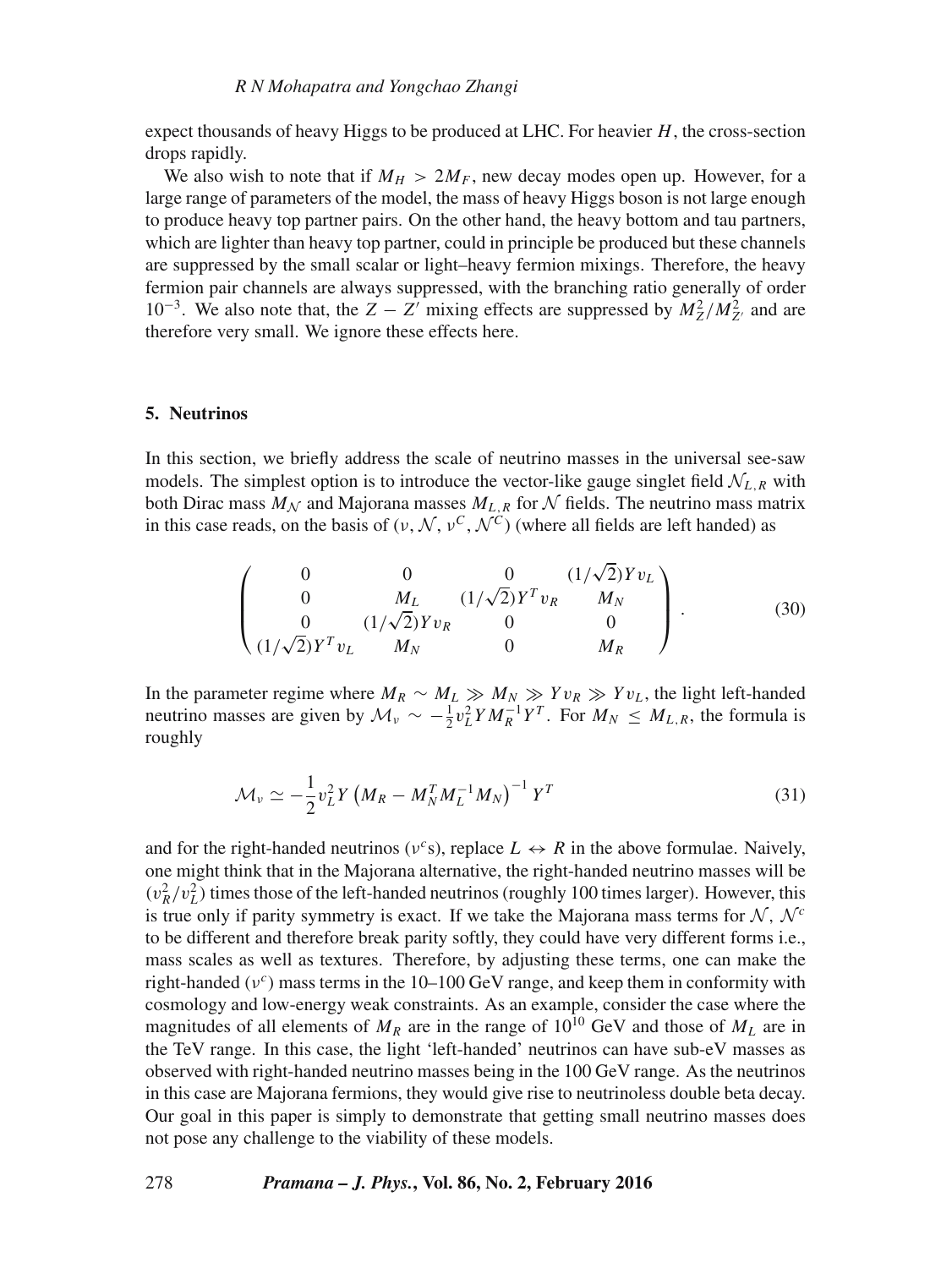# **6. Summary**

We have discussed the question of vacuum stability in the left–right see-saw embedding of Standard Model with the universal see-saw implemented by TeV scale vector-like fermions. This model has only one extra scalar Higgs coupling beyond the Standard Model and it helps to stabilize the electroweak vacuum till GUT scale. This model has only two neutral Higgs bosons. Identifying the lighter of them with the 126 Higgs boson of Standard Model, the heavy Higgs mass is found to be below the  $v_R$  scale. For paritybreaking scale in the few TeV range, it can be accessible at the LHC. We discuss its collider phenomenology such as production cross-section and decay properties. We also find that the vector-like top, bottom and  $\tau$  partners  $P_3$ ,  $N_3$ ,  $E_3$  are below  $v_R$  making them LHC accessible. We also find an interesting relation between the three heavy Higgs boson decay modes:  $H \rightarrow hh$ , *WW*, *ZZ*, which can provide a test of this model once the heavy Higgs boson is discovered.

# **Acknowledgement**

The work of RNM is supported by the National Science Foundation Grant No. PHY-1315155. The work of YZ is supported in part by the National Natural Science Foundation of China (NSFC) under Grant No. 11105004.

# **References**

- [1] ATLAS Collaboration: G Aad *et al*, *Phys. Lett. B* **716**, 1 (2012), arXiv:1207.7214 [hep-ex] CMS Collaboration: S Chatrchyan *et al*, *Phys. Lett. B* **716**, 30 (2012), arXiv:1207.7235 [hep-ex]
- [2] N Cabibbo, L Maiani, G Parisi and R Petronzio, *Nucl. Phys. B* **158**, 295 (1979) M Lindner, *Z. Phys. C* **31**, 295 (1986) B Grzadkowski and M Lindner, *Phys. Lett. B* **178**, 81 (1986) M Sher, *Phys. Rept.* **179**, 273 (1989) J A Casas *et al*, *Phys. Lett. B* **342**, 171 (1995) M Holthausen *et al*, *J. High Energy Phys.* **1202**, 037 (2012) J Elias-Miro *et al*, *Phys. Lett. B* **709**, 222 (2012)
- [3] M Lindner, M Sher and H W Zaglauer, *Phys. Lett. B* **228**, 139 (1989)
- [4] R N Mohapatra and Y Zhang, *J. High Energy Phys.* **1406**, 072 (2014), arXiv:1401.6701 [hep-ph]
- [5] Z G Berezhiani, *Phys. Lett. B* **129**, 99 (1983) D Chang and R N Mohapatra, *Phys. Re*v*. Lett.* **58**, 1600 (1987) S Rajpoot, *Mod. Phys. Lett. A* **2**, 307 (1987) A Davidson and K C Wali, *Phys. Re*v*. Lett.* **59**, 393 (1987) K S Babu and R N Mohapatra, *Phys. Re*v*. Lett.* **62**, 1079 (1989), *Phys. Re*v*. D* **41** 1286 (1990)
- [6] R N Mohapatra and J C Pati, *Phys. Re*v*. D* **11**, 566, 2558 (1975) G Senjanovic and R N Mohapatra, ´ *Phys. Re*v*. D* **12**, 1502 (1975)
- [7] K S Babu and R N Mohapatra, ref. [5]
- [8] Z G Berezhiani, R N Mohapatra and G Senjanovic, *Phys. Re*v*. D* **47**, 5565 (1993)
- [9] S M Barr and D Seckel, *Phys. Re*v*. D* **46**, 539 (1992) R Holman *et al*, *Phys. Lett. B* **282**, 132 (1992) M Kamionkowski and J March-Russel, *Phys. Lett. B* **282**, 137 (1992)